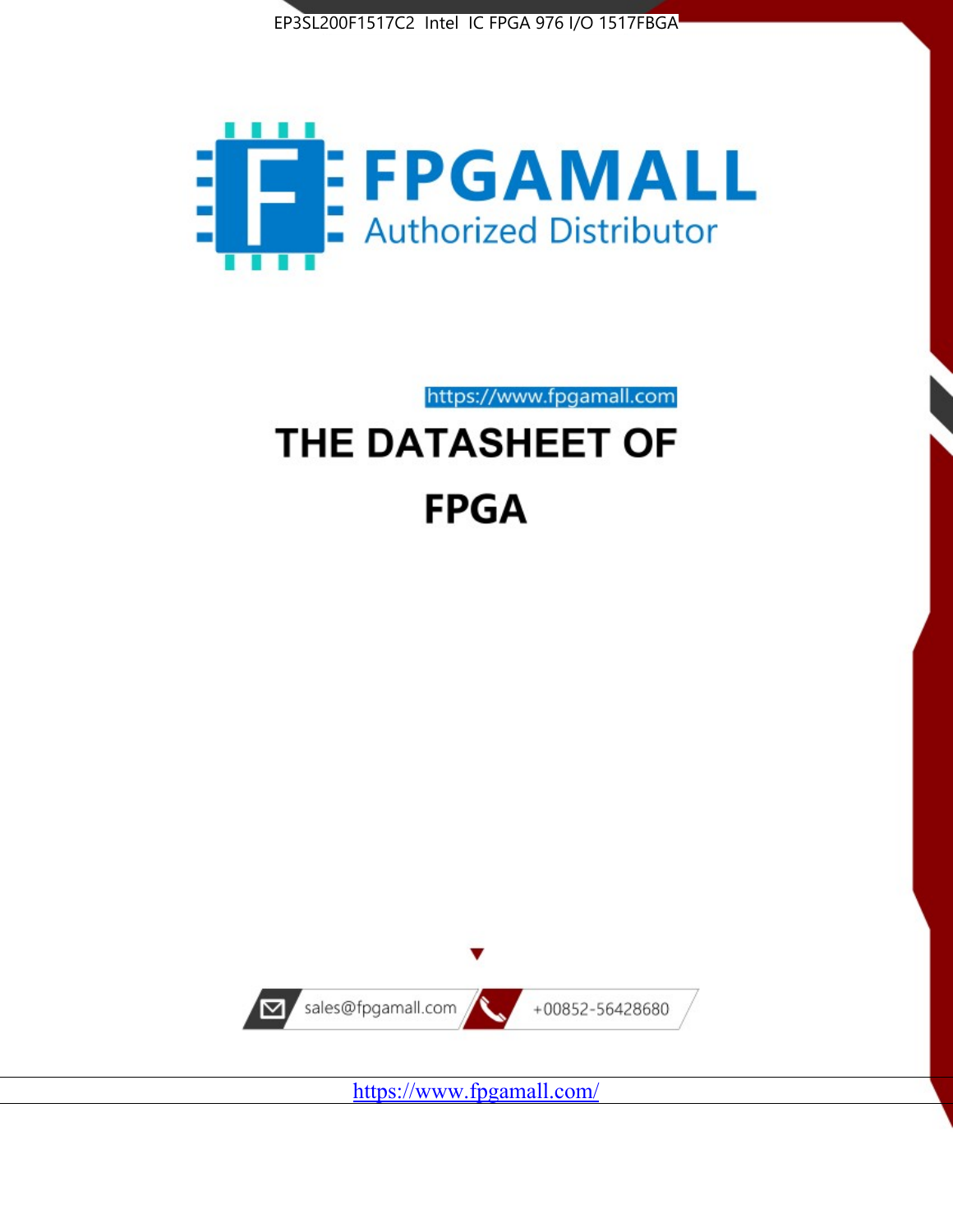EP3SL200F1517C2 Intel IC FPGA 976 I/O 1517FBGA



# **1. Stratix III Device Family Overview**

**SIII51001-1.8**

The Stratix® III family provides one of the most architecturally advanced, high-performance, low-power FPGAs in the marketplace.

Stratix III FPGAs lower power consumption through Altera's innovative Programmable Power Technology, which provides the ability to turn on the performance where needed and turn down the power consumption for blocks not in use. Selectable Core Voltage and the latest in silicon process optimizations are also employed to deliver the industry's lowest power, high-performance FPGAs.

Specifically designed for ease of use and rapid system integration, the Stratix III FPGA family offers two variants optimized to meet different application needs:

- The Stratix III *L* family provides balanced logic, memory, and multiplier ratios for mainstream applications.
- The Stratix III *E* family is memory- and multiplier-rich for data-centric applications.

Modular I/O banks with a common bank structure for vertical migration lend efficiency and flexibility to the high-speed I/O. Package and die enhancements with dynamic on-chip termination, output delay, and current strength control provide best-in-class signal integrity.

Based on a 1.1-V, 65-nm all-layer copper SRAM process, the Stratix III family is a programmable alternative to custom ASICs and programmable processors for high-performance logic, digital signal processing (DSP), and embedded designs.

Stratix III devices include optional configuration bit stream security through volatile or non-volatile 256-bit Advanced Encryption Standard (AES) encryption. Where ultra-high reliability is required, Stratix III devices include automatic error detection circuitry to detect data corruption by soft errors in the configuration random-access memory (CRAM) and user memory cells.

# **Features Summary**

Stratix III devices offer the following features:

- 48,000 to 338,000 equivalent logic elements (LEs) (refer to Table 1–1)
- 2,430 to 20,497 Kbits of enhanced TriMatrix memory consisting of three RAM block sizes to implement true dual-port memory and FIFO buffers
- High-speed DSP blocks provide dedicated implementation of 9×9, 12×12, 18×18, and 36×36 multipliers (at up to 550 MHz), multiply-accumulate functions, and finite impulse response (FIR) filters
- I/O:GND:PWR ratio of 8:1:1 along with on-die and on-package decoupling for robust signal integrity
- Programmable Power Technology, which minimizes power while maximizing device performance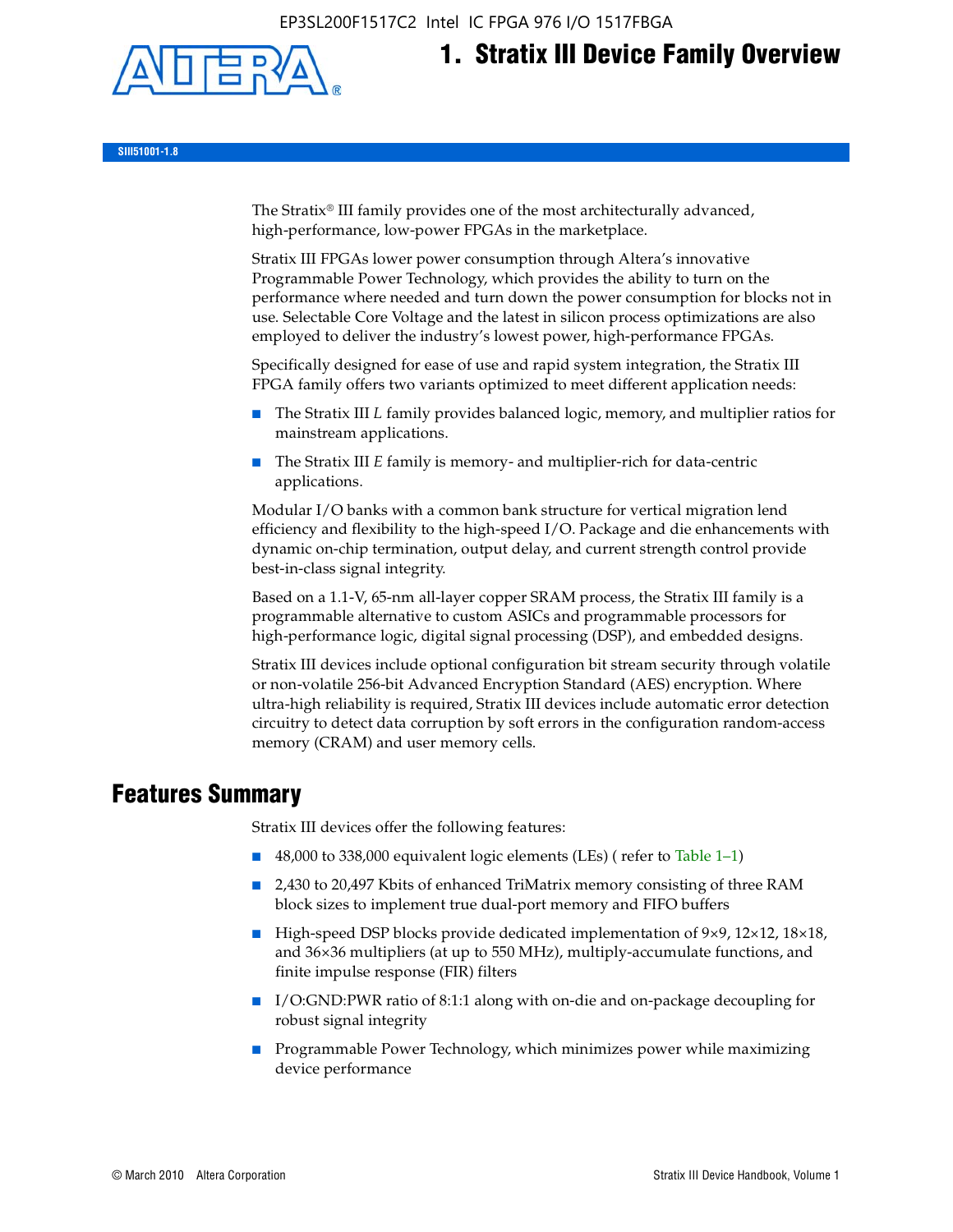- Selectable Core Voltage, available in low-voltage devices (L ordering code suffix), enables selection of lowest power or highest performance operation
- Up to 16 global clocks, 88 regional clocks, and 116 peripheral clocks per device
- Up to 12 phase-locked loops (PLLs) per device that support PLL reconfiguration, clock switchover, programmable bandwidth, clock synthesis, and dynamic phase shifting
- Memory interface support with dedicated DQS logic on all I/O banks
- Support for high-speed external memory interfaces including DDR, DDR2, DDR3 SDRAM, RLDRAM II, QDR II, and QDR II+ SRAM on up to 24 modular I/O banks
- Up to 1,104 user I/O pins arranged in 24 modular I/O banks that support a wide range of industry I/O standards
- Dynamic On-Chip Termination (OCT) with auto calibration support on all  $I/O$ banks
- High-speed differential I/O support with serializer/deserializer (SERDES) and dynamic phase alignment (DPA) circuitry for 1.6 Gbps performance
- Support for high-speed networking and communications bus standards including SPI-4.2, SFI-4, SGMII, Utopia IV, 10 Gigabit Ethernet XSBI, Rapid I/O, and NPSI
- The only high-density, high-performance FPGA with support for 256-bit AES volatile and non-volatile security key to protect designs
- Robust on-chip hot socketing and power sequencing support
- Integrated cyclical redundancy check (CRC) for configuration memory error detection with critical error determination for high availability systems support
- Built-in error correction coding (ECC) circuitry to detect and correct data errors in M144K TriMatrix memory blocks
- Nios<sup>®</sup> II embedded processor support
- Support for multiple intellectual property megafunctions from Altera® MegaCore® functions and Altera Megafunction Partners Program (AMPPSM)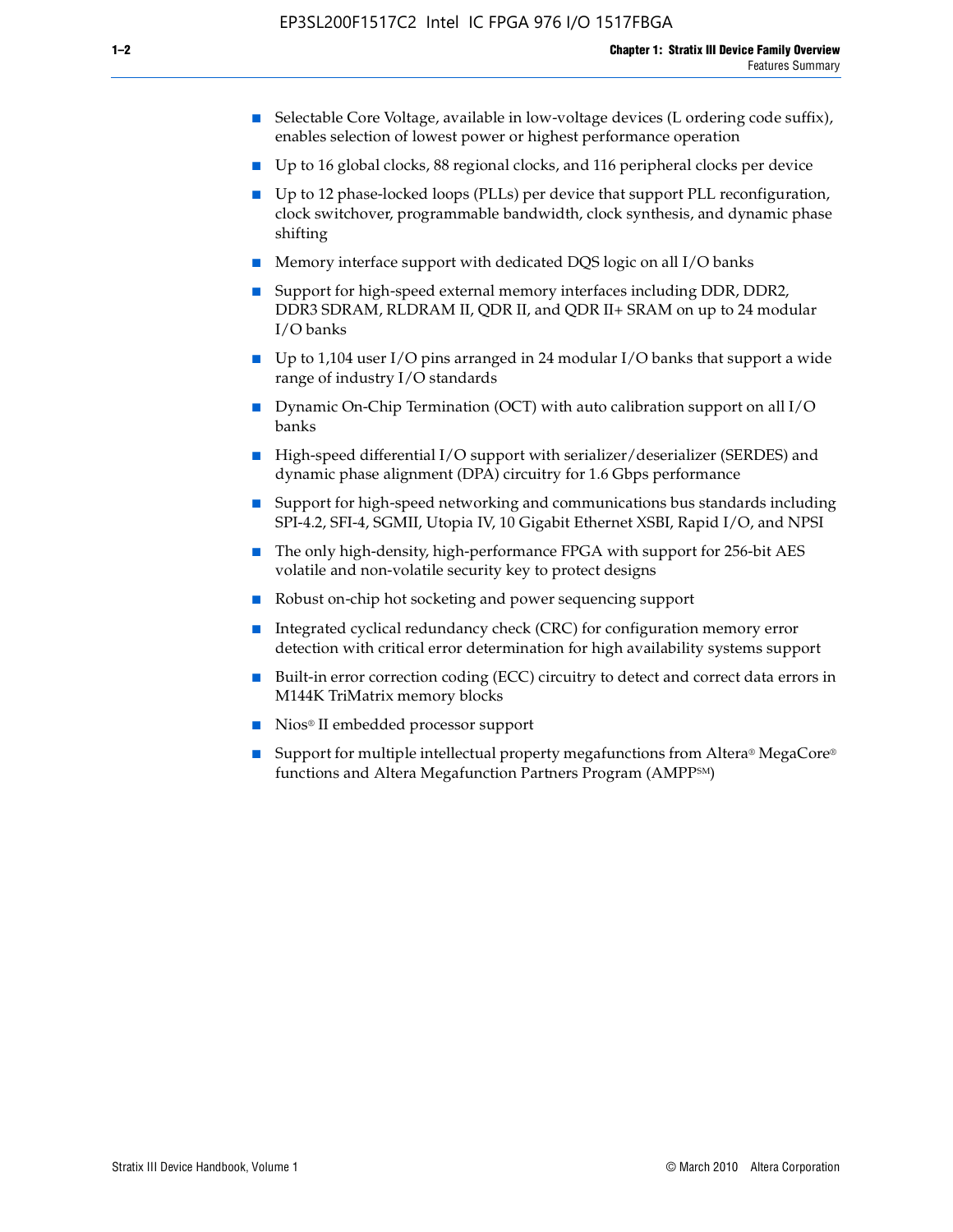#### Table 1–1 lists the Stratix III FPGA family features.

|                                                 | Device/<br><b>Feature</b> | <b>ALMs</b> | <b>LEs</b> | <b>M9K</b><br><b>Blocks</b> | <b>M144K</b><br><b>Blocks</b> | <b>MLAB</b><br><b>Blocks</b> | <b>Total</b><br><b>Embedded</b><br><b>RAM Kbits</b> | <b>MLAB</b><br><b>RAM</b><br><b>Kbits</b><br>(1) | <b>Total</b><br><b>RAM</b><br>Kbits $(2)$ | $18\times18$ -bit<br><b>Multipliers</b><br>(FIR Mode) | <b>PLLs</b><br>(3) |
|-------------------------------------------------|---------------------------|-------------|------------|-----------------------------|-------------------------------|------------------------------|-----------------------------------------------------|--------------------------------------------------|-------------------------------------------|-------------------------------------------------------|--------------------|
|                                                 | EP3SL50                   | 19K         | 47.5K      | 108                         | 6                             | 950                          | 1,836                                               | 297                                              | 2,133                                     | 216                                                   | 4                  |
|                                                 | EP3SL70                   | 27K         | 67.5K      | 150                         | 6                             | 1,350                        | 2,214                                               | 422                                              | 2,636                                     | 288                                                   | 4                  |
| <b>Stratix III</b>                              | EP3SL110                  | 43K         | 107.5K     | 275                         | 12                            | 2,150                        | 4,203                                               | 672                                              | 4,875                                     | 288                                                   | 8                  |
| Logic<br>Family                                 | EP3SL150                  | 57K         | 142.5K     | 355                         | 16                            | 2,850                        | 5,499                                               | 891                                              | 6,390                                     | 384                                                   | 8                  |
|                                                 | EP3SL200                  | 80K         | 200K       | 468                         | 36                            | 4,000                        | 9,396                                               | 1,250                                            | 10,646                                    | 576                                                   | 12                 |
|                                                 | EP3SL340                  | 135K        | 337.5K     | 1.040                       | 48                            | 6,750                        | 16,272                                              | 2,109                                            | 18,381                                    | 576                                                   | 12                 |
|                                                 | EP3SE50                   | 19K         | 47.5K      | 400                         | 12                            | 950                          | 5,328                                               | 297                                              | 5,625                                     | 384                                                   | 4                  |
| <b>Stratix III</b><br><b>Enhanced</b><br>Family | EP3SE80                   | 32K         | 80K        | 495                         | 12                            | 1,600                        | 6,183                                               | 500                                              | 6,683                                     | 672                                                   | 8                  |
|                                                 | EP3SE110                  | 43K         | 107.5K     | 639                         | 16                            | 2,150                        | 8,055                                               | 672                                              | 8,727                                     | 896                                                   | 8                  |
|                                                 | EP3SE260                  | 102K        | 255K       | 864                         | 48                            | 5,100                        | 14,688                                              | 1,594                                            | 16,282                                    | 768                                                   | 12                 |

**Table 1–1.** FPGA Family Features for Stratix III Devices

**Notes to Table 1–1:**

(1) MLAB ROM mode supports twice the number of MLAB RAM Kbits.

(2) For total ROM Kbits, use this equation to calculate: Total ROM Kbits = Total Embedded RAM Kbits +  $[(# of MLAB blocks × 640)/1024]$ 

(3) The availability of the PLLs shown in this column is based on the device with the largest package. Refer to the *[Clock Networks and PLLs in Stratix](http://www.altera.com/literature/hb/stx3/stx3_siii51006.pdf)  [III Devices](http://www.altera.com/literature/hb/stx3/stx3_siii51006.pdf)* chapter in volume 1 of the *Stratix III Device Handbook* for the availability of the PLLs for each device.

> The Stratix III logic family (*L*) offers balanced logic, memory, and multipliers to address a wide range of applications, while the enhanced family (*E*) offers more memory and multipliers per logic and is ideal for wireless, medical imaging, and military applications.

Stratix III devices are available in space-saving FineLine BGA (FBGA) packages (refer to Table 1–2 and Table 1–3).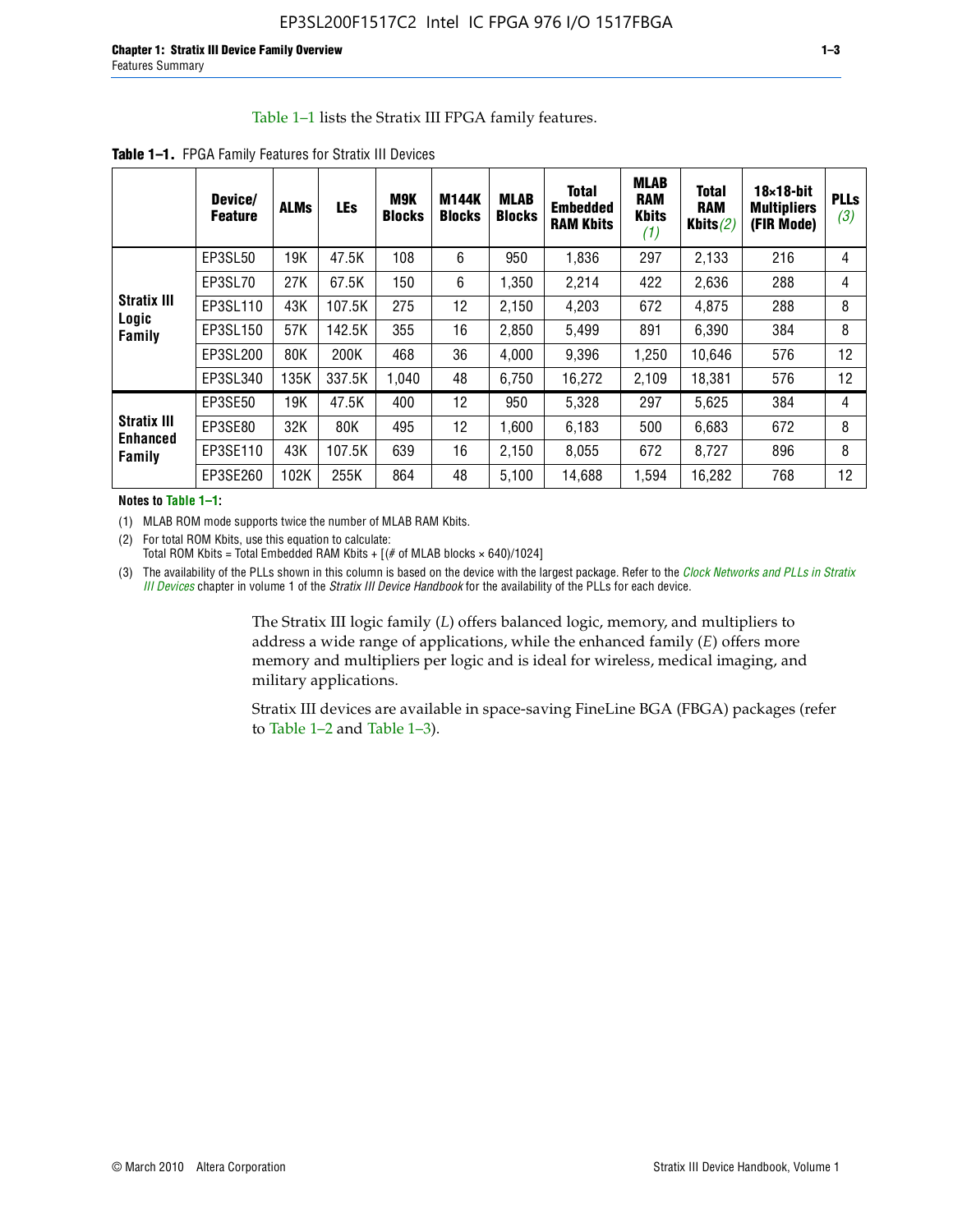Table 1–2 lists the Stratix III FPGA package options and I/O pin counts.

| <b>Device</b> | 484-Pin<br><b>FineLine</b><br>BGA(2) | <b>780-Pin</b><br><b>FineLine</b><br>BGA(2) | 1152-Pin<br><b>FineLine</b><br>BGA(2) | <b>1517-Pin</b><br><b>FineLine BGA</b><br>(3) | <b>1760-Pin</b><br><b>FineLine BGA</b><br>(3) |
|---------------|--------------------------------------|---------------------------------------------|---------------------------------------|-----------------------------------------------|-----------------------------------------------|
| EP3SL50       | 296                                  | 488                                         |                                       |                                               |                                               |
| EP3SL70       | 296                                  | 488                                         |                                       |                                               |                                               |
| EP3SL110      |                                      | 488                                         | 744                                   |                                               |                                               |
| EP3SL150      |                                      | 488                                         | 744                                   |                                               |                                               |
| EP3SL200      |                                      | 488 $(5)$                                   | 744                                   | 976                                           |                                               |
| EP3SL340      |                                      |                                             | 744(4)                                | 976                                           | 1,120                                         |
| EP3SE50       | 296                                  | 488                                         |                                       |                                               |                                               |
| EP3SE80       |                                      | 488                                         | 744                                   |                                               |                                               |
| EP3SE110      |                                      | 488                                         | 744                                   |                                               |                                               |
| EP3SE260      |                                      | '488(5)                                     | 744                                   | 976                                           |                                               |

**Table 1–2.** Package Options and I/O Pin Counts *(Note 1)*

**Notes to Table 1–2:**

(1) The arrows indicate vertical migration.

- (2) All I/O pin counts include eight dedicated clock inputs (CLK1p, CLK1n, CLK3p, CLK3n, CLK8p, CLK8n, CLK10p, and CLK10n) that can be used for data inputs.
- (3) All I/O pin counts include eight dedicated clock inputs (CLK1p, CLK1n, CLK3p, CLK3n, CLK8p, CLK8n, CLK10p, and CLK10n) and eight dedicated corner PLL clock inputs (PLL\_L1\_CLKp, PLL\_L1\_CLKn, PLL\_L4\_CLKp, PLL\_L4\_CLKn, PLL\_R4\_CLKp, PLL\_R4\_CLKn, PLL\_R1\_CLKp, and PLL\_R1\_CLKn) that can be used for data inputs.
- (4) The EP3SL340 FPGA is offered only in the H1152 package, but not offered in the F1152 package.
- (5) The EP3SE260 and EP3SL200 FPGAs are offered only in the H780 package, but not offered in the F780 package.

All Stratix III devices support vertical migration within the same package (for example, you can migrate between the EP3SL50 and EP3SL70 devices in the 780-pin FineLine BGA package). Vertical migration allows you to migrate to devices whose dedicated pins, configuration pins, and power pins are the same for a given package across device densities.

To ensure that a board layout supports migratable densities within one package offering, enable the applicable vertical migration path within the Quartus® II software. On the Assignments menu, point to **Device** and click **Migration Devices**. You can migrate from the *L* family to the *E* family without increasing the number of LEs available. This minimizes the cost of vertical migration.

Table 1–3 lists the Stratix III FineLine BGA (FBGA) package sizes.

**Table 1–3.** FineLine BGA Package Sizes

| <b>Dimension</b>        | <b>484 Pin</b> | <b>780 Pin</b> | <b>1152 Pin</b> | <b>1517 Pin</b> | <b>1760 Pin</b> |
|-------------------------|----------------|----------------|-----------------|-----------------|-----------------|
| Pitch (mm)              | 1.00           | 1.00           | 1.00            | 1.00            | 1.00            |
| Area (mm <sup>2</sup> ) | 529            | 841            | 1.225           | 1.600           | 1.849           |
| Length/Width (mm/mm)    | 23/23          | 29/29          | 35/35           | 40/40           | 43/43           |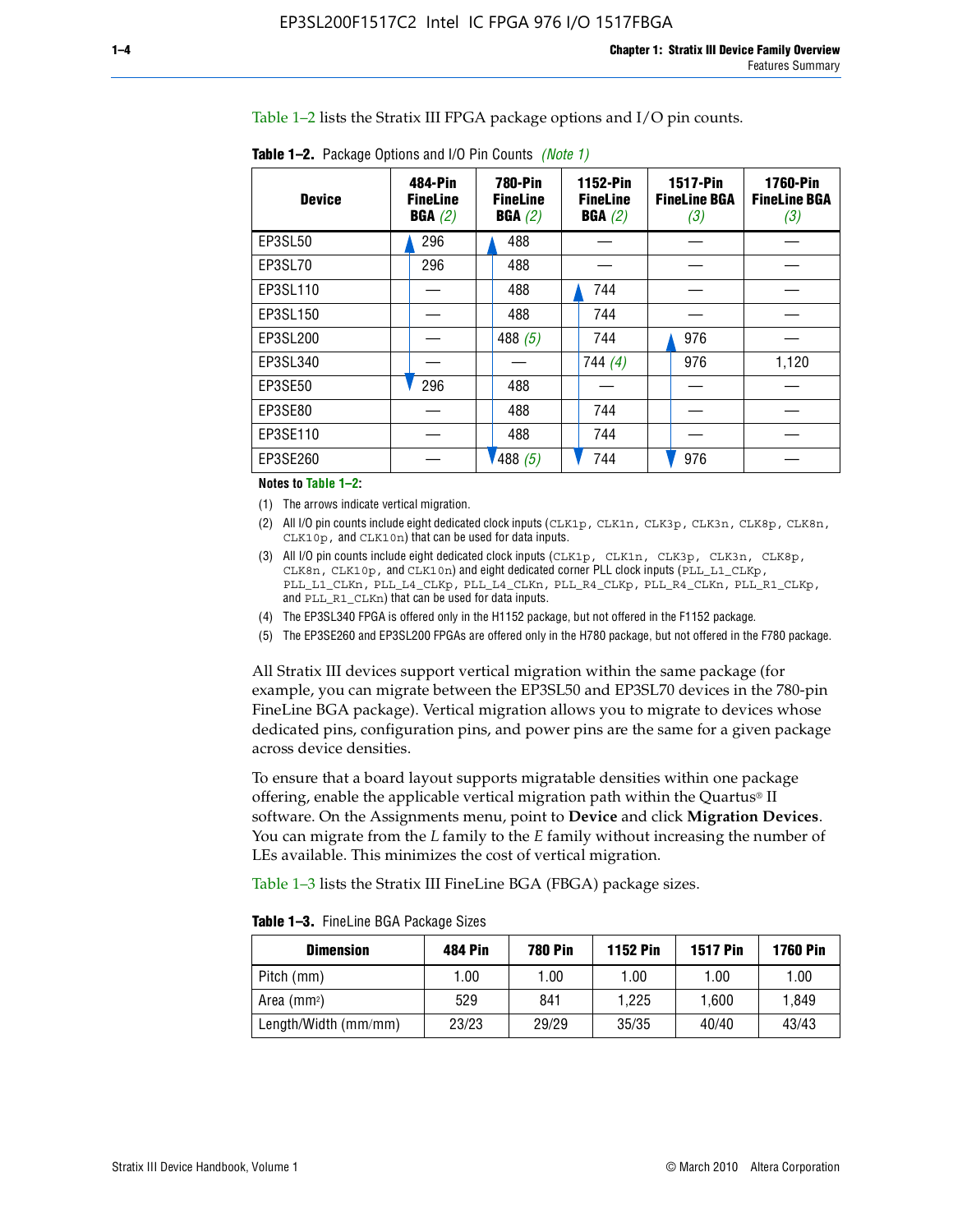Table 1–4 lists the Stratix III Hybrid FineLine BGA (HBGA) package sizes.

**Table 1–4.** Hybrid FineLine BGA Package Sizes

| <b>Dimension</b>     | <b>780 Pin</b> | <b>1152 Pin</b> |
|----------------------|----------------|-----------------|
| Pitch (mm)           | 1.00           | 1.00            |
| Area $(mm^2)$        | 1.089          | 1.600           |
| Length/Width (mm/mm) | 33/33          | 40/40           |

Stratix III devices are available in up to three speed grades: –2, –3, and –4, with –2 being the fastest. Stratix III devices are offered in both commercial and industrial temperature range ratings with leaded and lead-free packages. Selectable Core Voltage is available in specially marked low-voltage devices (*L* ordering code suffix).

Table 1–5 lists the Stratix III device speed grades.

Table 1-5. Speed Grades for Stratix III Devices (Part 1 of 2)

| <b>Device</b> | <b>Temperature</b><br>Grade | 484 - Pin<br><b>FineLine</b><br><b>BGA</b> | <b>780-Pin</b><br><b>FineLine</b><br><b>BGA</b> | <b>780-Pin</b><br><b>Hybrid</b><br><b>FineLine</b><br><b>BGA</b> | 1152-Pin<br><b>FineLine</b><br><b>BGA</b> | 1152-Pin<br><b>Hybrid</b><br><b>FineLine</b><br><b>BGA</b> | 1517-Pin<br><b>FineLine</b><br><b>BGA</b> | <b>1760-Pin</b><br><b>FineLine</b><br><b>BGA</b> |
|---------------|-----------------------------|--------------------------------------------|-------------------------------------------------|------------------------------------------------------------------|-------------------------------------------|------------------------------------------------------------|-------------------------------------------|--------------------------------------------------|
| EP3SL50       | Commercial                  | $-2, -3, -4,$<br>$-4L$                     | $-2, -3, -4,$<br>$-4L$                          |                                                                  |                                           |                                                            |                                           |                                                  |
|               | Industrial                  | $-3, -4, -4L$                              | $-3, -4, -4L$                                   | $\equiv$                                                         | $\equiv$                                  | $\overline{\phantom{0}}$                                   |                                           | $\overline{\phantom{0}}$                         |
| EP3SL70       | Commercial                  | $-2, -3, -4,$<br>$-4L$                     | $-2, -3, -4,$<br>$-41$                          |                                                                  |                                           |                                                            |                                           |                                                  |
|               | Industrial                  | $-3, -4, -4L$                              | $-3, -4, -4L$                                   | $\overbrace{\phantom{1232211}}$                                  |                                           | $\overline{\phantom{0}}$                                   | $\overline{\phantom{0}}$                  | $\overline{\phantom{0}}$                         |
| EP3SL110      | Commercial                  |                                            | $-2, -3, -4,$<br>$-4L$                          |                                                                  | $-2, -3, -4,$<br>$-4L$                    |                                                            |                                           |                                                  |
|               | Industrial                  | $\equiv$                                   | $-3, -4, -4L$                                   | $\frac{1}{1}$                                                    | $-3, -4, -4L$                             | $\frac{1}{2}$                                              |                                           | $\overline{\phantom{0}}$                         |
| EP3SL150      | Commercial                  |                                            | $-2, -3, -4,$<br>$-41$                          |                                                                  | $-2, -3, -4,$<br>$-41$                    |                                                            |                                           |                                                  |
|               | Industrial                  | $\overline{\phantom{m}}$                   | $-3, -4, -4L$                                   | $\equiv$                                                         | $-3, -4, -4L$                             | $\overline{\phantom{0}}$                                   |                                           | $\overbrace{\phantom{12322111}}$                 |
| EP3SL200      | Commercial                  |                                            |                                                 | $-2, -3, -4,$<br>$-4L$                                           | $-2, -3, -4,$<br>$-4L$                    |                                                            | $-2,-3,-4,$<br>$-4L$                      |                                                  |
|               | Industrial (1)              | $\equiv$                                   | $\equiv$                                        | $-3, -4, -4L$                                                    | $-3, -4, -4L$                             | $\equiv$                                                   | $-3, -4, -4L$                             | $\equiv$                                         |
| EP3SL340      | Commercial                  |                                            | $\equiv$                                        |                                                                  | $\overline{\phantom{m}}$                  |                                                            | $-2, -3, -4$ $-2, -3, -4$                 | $-2, -3, -4$                                     |
|               | Industrial (1)              |                                            | $\equiv$                                        | $\qquad \qquad -$                                                | $\overline{\phantom{0}}$                  |                                                            | $-3, -4, -4$ $-3, -4, -4$                 | $-3, -4, -4L$                                    |
| EP3SE50       | Commercial                  | $-2, -3, -4,$<br>$-4L$                     | $-2, -3, -4,$<br>$-4L$                          |                                                                  |                                           |                                                            |                                           |                                                  |
|               | Industrial                  | $-3, -4, -4L$                              | $-3, -4, -4L$                                   |                                                                  | $\overline{\phantom{0}}$                  |                                                            | $\overline{\phantom{0}}$                  | $\overline{\phantom{0}}$                         |
| EP3SE80       | Commercial                  |                                            | $-2, -3, -4,$<br>$-41$                          |                                                                  | $-2, -3, -4,$<br>$-4L$                    |                                                            |                                           |                                                  |
|               | Industrial                  | $\overline{\phantom{m}}$                   | $-3, -4, -4L$                                   |                                                                  | $-3, -4, -4L$                             |                                                            | $\equiv$                                  |                                                  |
| EP3SE110      | Commercial                  |                                            | $-2, -3, -4,$<br>$-4L$                          |                                                                  | $-2, -3, -4,$<br>$-4L$                    |                                                            |                                           |                                                  |
|               | Industrial                  |                                            | $-3, -4, -4L$                                   | $\equiv$                                                         | $-3, -4, -4L$                             |                                                            |                                           |                                                  |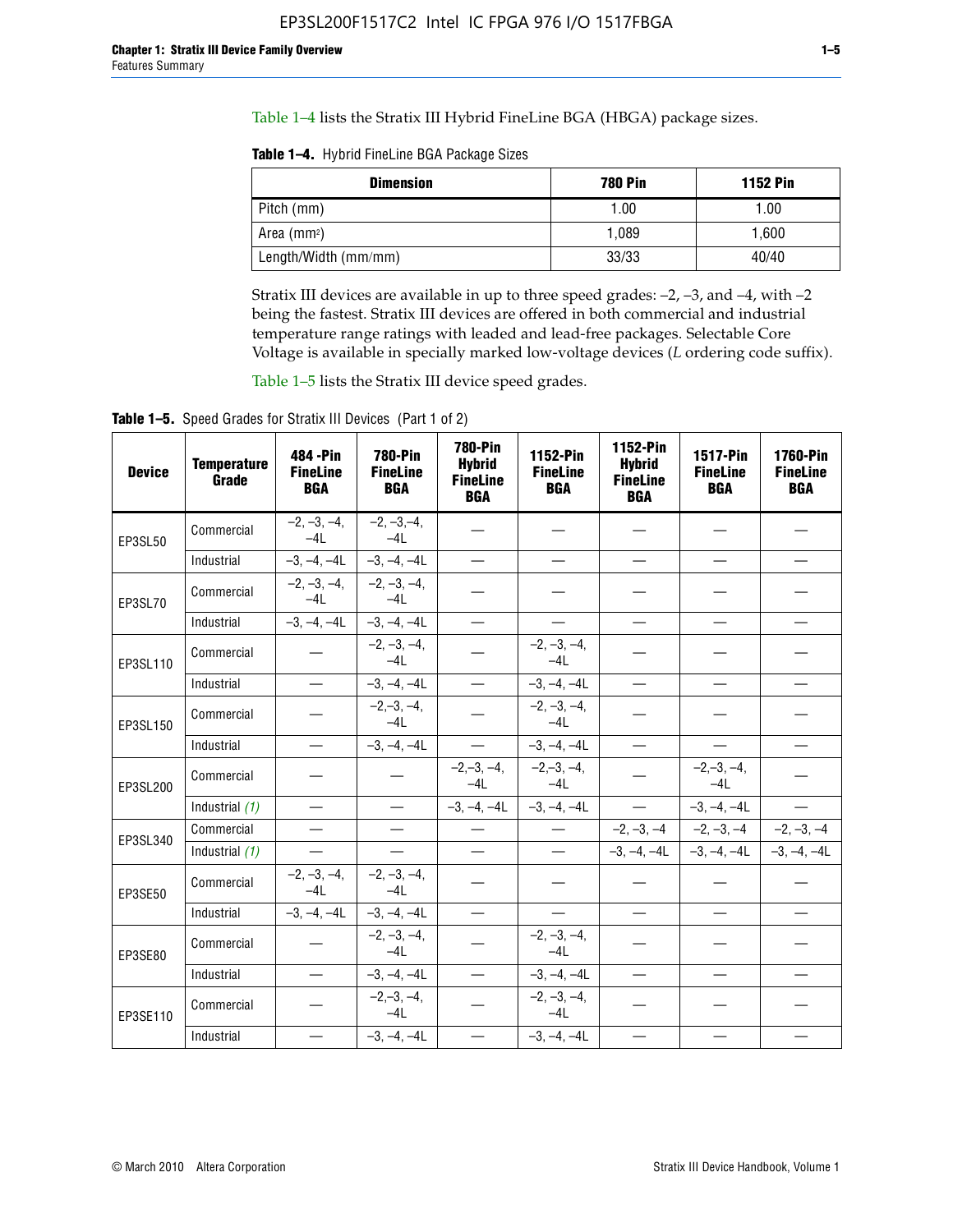| <b>Device</b> | <b>Temperature</b><br>Grade | 484 - Pin<br><b>FineLine</b><br><b>BGA</b> | <b>780-Pin</b><br><b>FineLine</b><br><b>BGA</b> | 780-Pin<br><b>Hybrid</b><br><b>FineLine</b><br><b>BGA</b> | <b>1152-Pin</b><br><b>FineLine</b><br><b>BGA</b> | <b>1152-Pin</b><br><b>Hybrid</b><br><b>FineLine</b><br><b>BGA</b> | <b>1517-Pin</b><br><b>FineLine</b><br>BGA | <b>1760-Pin</b><br><b>FineLine</b><br>BGA |
|---------------|-----------------------------|--------------------------------------------|-------------------------------------------------|-----------------------------------------------------------|--------------------------------------------------|-------------------------------------------------------------------|-------------------------------------------|-------------------------------------------|
| EP3SE260      | Commercial                  |                                            |                                                 | $-2, -3, -4,$<br>$-4L$                                    | $-2, -3, -4,$<br>$-4L$                           |                                                                   | $-2, -3, -4,$<br>$-4L$                    |                                           |
|               | Industrial $(1)$            |                                            |                                                 | $-3, -4, -4L$                                             | $-3, -4, -4L$                                    |                                                                   | $-3, -4, -4L$                             |                                           |

**Table 1–5.** Speed Grades for Stratix III Devices (Part 2 of 2)

**Note to Table 1–5:**

(1) For EP3SL340, EP3SL200, and EP3SE260 devices, the industrial junction temperature range for –4L is 0–100°C, regardless of supply voltage.

# **Architecture Features**

The following section describes the various features of the Stratix III family FPGAs.

## **Logic Array Blocks and Adaptive Logic Modules**

The Logic Array Block (LAB) is composed of basic building blocks known as Adaptive Logic Modules (ALMs) that can be configured to implement logic, arithmetic, and register functions. Each LAB consists of ten ALMs, carry chains, shared arithmetic chains, LAB control signals, local interconnect, and register chain connection lines. ALMs are part of a unique, innovative logic structure that delivers faster performance, minimizes area, and reduces power consumption. ALMs expand the traditional 4-input look-up table architecture to 7 inputs, increasing performance by reducing LEs, logic levels, and associated routing. In addition, ALMs maximize DSP performance with dedicated functionality to efficiently implement adder trees and other complex arithmetic functions. The Quartus II Compiler places associated logic in an LAB or adjacent LABs, allowing the use of local, shared arithmetic chain, and register chain connections for performance and area efficiency.

The Stratix III LAB has a new derivative called Memory LAB (or MLAB), which adds SRAM memory capability to the LAB. MLAB is a superset of the LAB and includes all LAB features. MLABs support a maximum of 320 bits of simple dual-port Static Random Access Memory (SRAM). Each ALM in an MLAB can be configured as a 16×2 block, resulting in a configuration of 16×20 simple dual port SRAM block. MLAB and LAB blocks always co-exist as pairs in all Stratix III families, allowing up to 50% of the logic (LABs) to be traded for memory (MLABs).



f For more information about LABs and ALMs, refer to the *[Logic Array Blocks and](http://www.altera.com/literature/hb/stx3/stx3_siii51002.pdf)  [Adaptive Logic Modules in Stratix III Devices](http://www.altera.com/literature/hb/stx3/stx3_siii51002.pdf)* chapter.



For more information about MLAB modes, features and design considerations, refer to the *[TriMatrix Embedded Memory Blocks in Stratix III Devices](http://www.altera.com/literature/hb/stx3/stx3_siii51004.pdf)* chapter.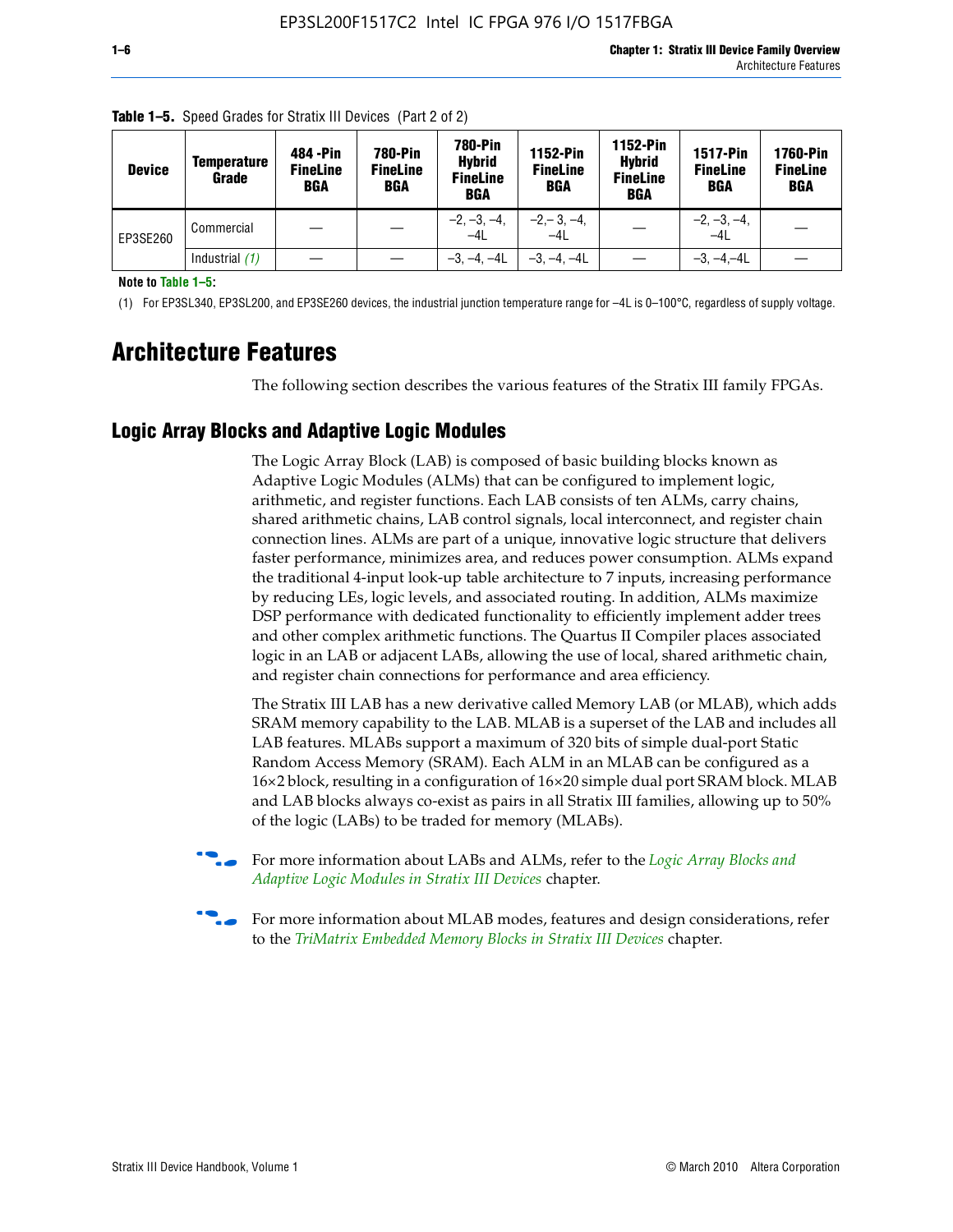#### **MultiTrack Interconnect**

In the Stratix III architecture, connections between ALMs, TriMatrix memory, DSP blocks, and device I/O pins are provided by the MultiTrack interconnect structure with DirectDrive technology. The MultiTrack interconnect consists of continuous, performance-optimized row and column interconnects that span fixed distances. A routing structure with fixed length resources for all devices allows predictable and repeatable performance when migrating through different device densities. The MultiTrack interconnect provides 1-hop connection to 34 adjacent LABs, 2-hop connections to 96 adjacent LABs and 3-hop connections to 160 adjacent LABs.

DirectDrive technology is a deterministic routing technology that ensures identical routing resource usage for any function regardless of placement in the device. The MultiTrack interconnect and DirectDrive technology simplify the integration stage of block-based designing by eliminating the reoptimization cycles that typically follow design changes and additions. The Quartus II Compiler also automatically places critical design paths on faster interconnects to improve design performance.

#### **For more information, refer to the** *[MultiTrack Interconnect in Stratix III Devices](http://www.altera.com/literature/hb/stx3/stx3_siii51003.pdf)* **chapter.**

#### **TriMatrix Embedded Memory Blocks**

TriMatrix embedded memory blocks provide three different sizes of embedded SRAM to efficiently address the needs of Stratix III FPGA designs. TriMatrix memory includes the following blocks:

- 320-bit MLAB blocks optimized to implement filter delay lines, small FIFO buffers, and shift registers
- 9-Kbit M9K blocks that can be used for general purpose memory applications
- 144-Kbit M144K blocks that are ideal for processor code storage, packet and video frame buffering

Each embedded memory block can be independently configured to be a single- or dual-port RAM, ROM, or shift register via the Quartus II MegaWizard™ Plug-In Manager. Multiple blocks of the same type can also be stitched together to produce larger memories with minimal timing penalty. TriMatrix memory provides up to 16,272 Kbits of embedded SRAM at up to 600 MHz operation.

For more information about TriMatrix memory blocks, modes, features, and design considerations, refer to the *[TriMatrix Embedded Memory Blocks in Stratix III Devices](http://www.altera.com/literature/hb/stx3/stx3_siii51004.pdf)* chapter.

#### **DSP Blocks**

Stratix III devices have dedicated high-performance digital signal processing (DSP) blocks optimized for DSP applications requiring high data throughput. Stratix III devices provide you with the ability to implement various high-performance DSP functions easily. Complex systems such as WiMAX, 3GPP WCDMA, CDMA2000, voice over Internet Protocol (VoIP), H.264 video compression, and high-definition television (HDTV) require high-performance DSP blocks to process data. These system designs typically use DSP blocks to implement finite impulse response (FIR) filters, complex FIR filters, infinite impulse response (IIR) filters, fast Fourier transform (FFT) functions, and discrete cosine transform (DCT) functions.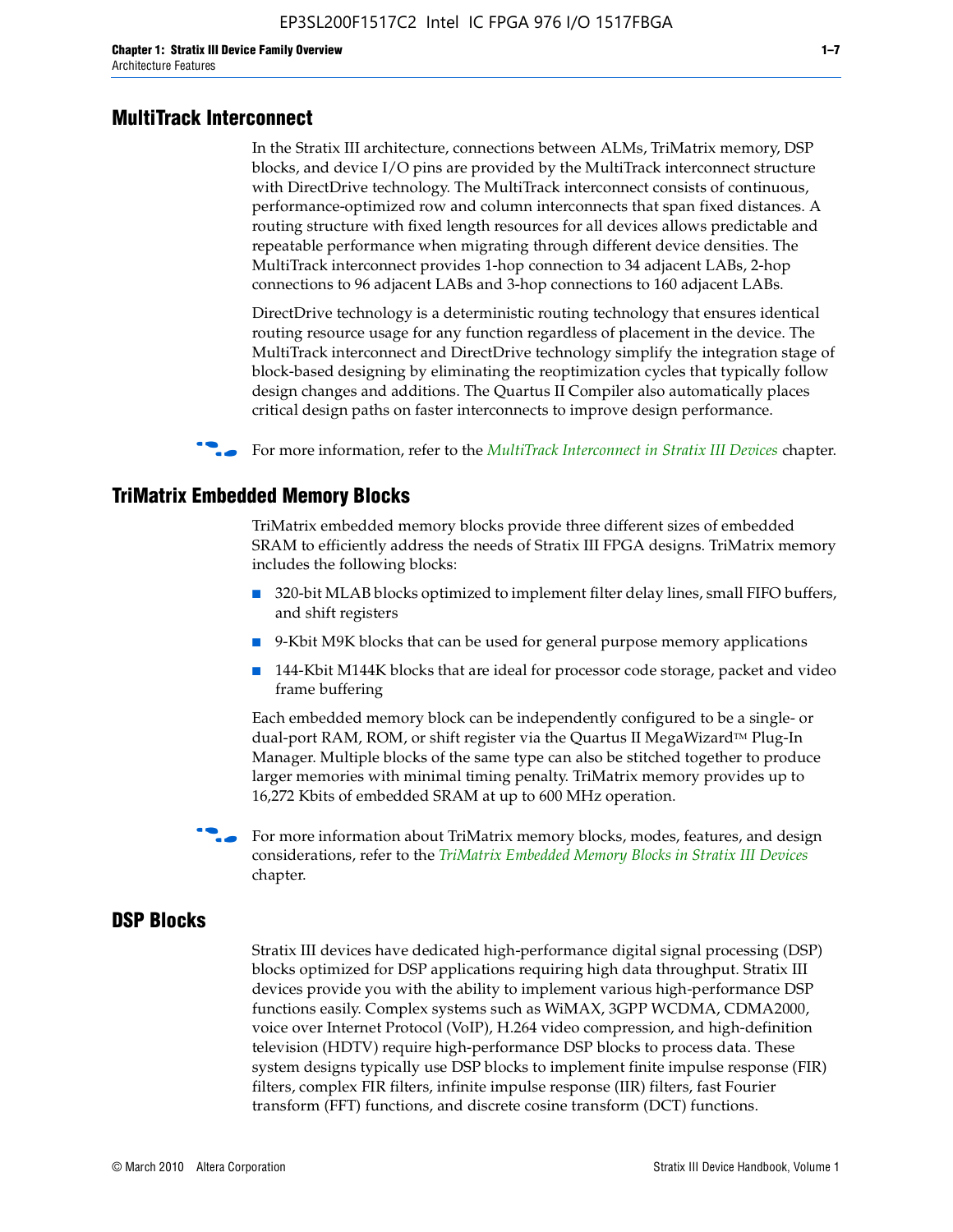Stratix III devices have up to 112 DSP blocks. The architectural highlights of the Stratix III DSP block are the following:

- High-performance, power optimized, fully pipelined multiplication operations
- Native support for 9-bit, 12-bit, 18-bit, and 36-bit word lengths
- Native support for 18-bit complex multiplications
- Efficient support for floating point arithmetic formats (24-bit for Single Precision and 53-bit for Double Precision)
- Signed and unsigned input support
- Built-in addition, subtraction, and accumulation units to efficiently combine multiplication results
- Cascading 18-bit input bus to form tap-delay lines
- Cascading 44-bit output bus to propagate output results from one block to the next block
- Rich and flexible arithmetic rounding and saturation units
- Efficient barrel shifter support
- Loopback capability to support adaptive filtering

DSP block multipliers can optionally feed an adder/subtractor or accumulator in the block depending on user configuration. This option saves ALM routing resources and increases performance, because all connections and blocks are inside the DSP block. Additionally, the DSP Block input registers can efficiently implement shift registers for FIR filter applications, and the Stratix III DSP blocks support rounding and saturation. The Quartus II software includes megafunctions that control the mode of operation of the DSP blocks based on user parameter settings.

f For more information, refer to the *[DSP Blocks in Stratix III Devices](http://www.altera.com/literature/hb/stx3/stx3_siii51005.pdf)* chapter.

#### **Clock Networks and PLLs**

Stratix III devices provide dedicated Global Clock Networks (GCLKs), Regional Clock Networks (RCLKs), and Periphery Clock Networks (PCLKs). These clocks are organized into a hierarchical clock structure that provides up to 104 unique clock domains (16 GCLK + 88 RCLK) within the Stratix III device and allows for up to 38 (16 GCLK + 22 RCLK) unique GCLK/RCLK clock sources per device quadrant.

Stratix III devices deliver abundant PLL resources with up to 12 PLLs per device and up to 10 outputs per PLL. Every output can be independently programmed, creating a unique, customizable clock frequency. Inherent jitter filtration and fine granularity control over multiply, divide ratios, and dynamic phase-shift reconfiguration provide the high-performance precision required in today's high-speed applications. Stratix III PLLs are feature rich, supporting advanced capabilities such as clock switchover, reconfigurable phase shift, PLL reconfiguration, and reconfigurable bandwidth. PLLs can be used for general-purpose clock management supporting multiplication, phase shifting, and programmable duty cycle. Stratix III PLLs also support external feedback mode, spread-spectrum input clock tracking, and post-scale counter cascading.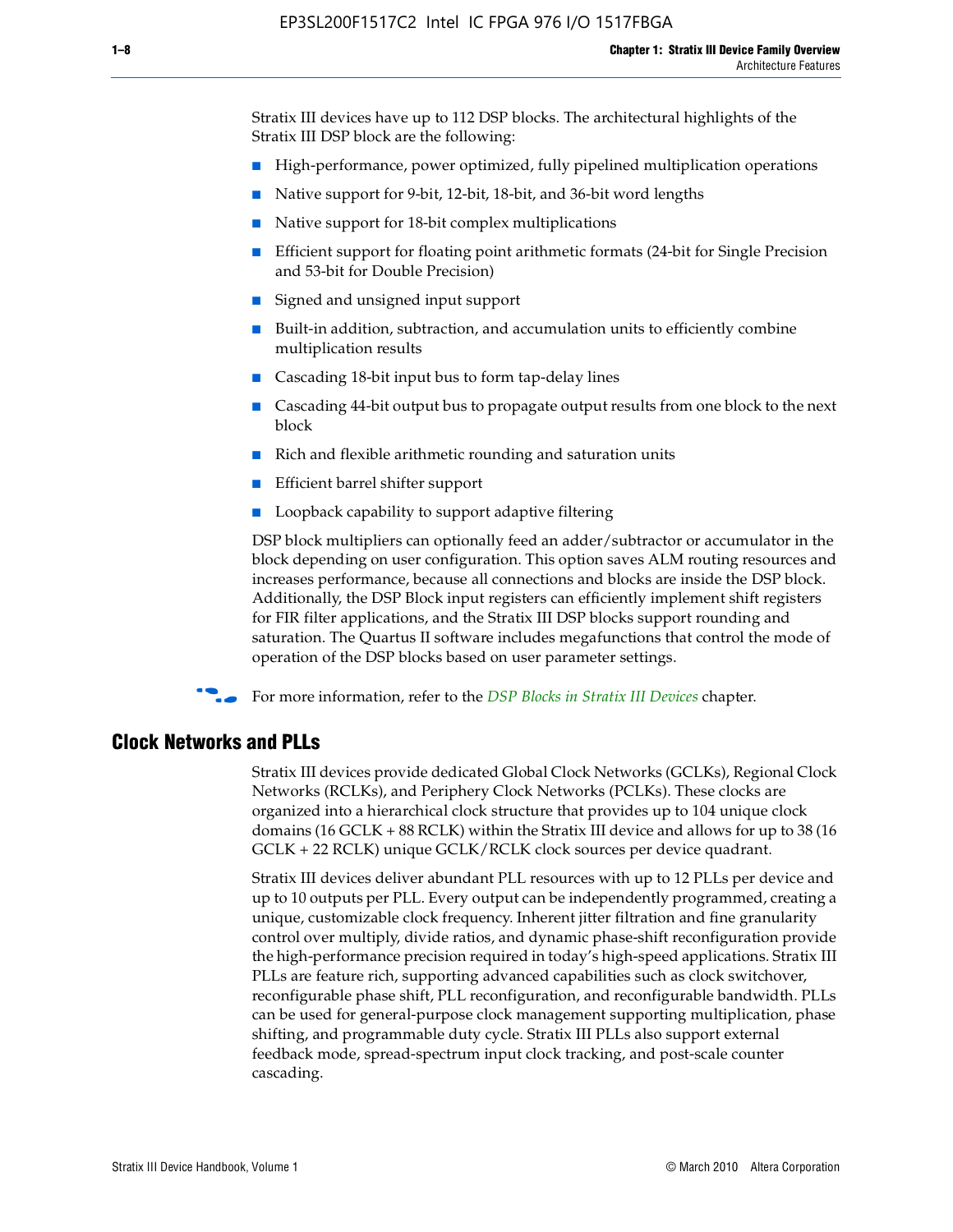f For more information, refer to the *[Clock Networks and PLLs in Stratix III Devices](http://www.altera.com/literature/hb/stx3/stx3_siii51006.pdf)* chapter.

#### **I/O Banks and I/O Structure**

Stratix III devices contain up to 24 modular I/O banks, each of which contains 24, 32, 36, 40, or 48 I/Os. This modular bank structure improves pin efficiency and eases device migration. The I/O banks contain circuitry to support external memory interfaces at speeds up to 533 MHz and high-speed differential I/O interfaces meeting up to 1.6 Gbps performance. It also supports high-speed differential inputs and outputs running at speeds up to 800 MHz.

Stratix III devices support a wide range of industry I/O standards, including single-ended, voltage referenced single-ended, and differential I/O standards. The Stratix III I/O supports programmable bus hold, programmable pull-up resistor, programmable slew rate, programmable drive strength, programmable output delay control, and open-drain output. Stratix III devices also support on-chip series  $(R<sub>s</sub>)$  and on-chip parallel  $(R_T)$  termination with auto calibration for single-ended I/O standards and on-chip differential termination  $(R_D)$  for LVDS I/O standards on Left/Right I/O banks. Dynamic OCT is also supported on bi-directional I/O pins in all I/O banks.

**For more information, refer to the** *[Stratix III Device I/O Features](http://www.altera.com/literature/hb/stx3/stx3_siii51007.pdf)* **chapter.** 

## **External Memory Interfaces**

The Stratix III I/O structure has been completely redesigned to provide flexibility and enable high-performance support for existing and emerging external memory standards such as DDR, DDR2, DDR3, QDR II, QDR II+, and RLDRAM II at frequencies of up to 533 MHz.

Packed with features such as dynamic on-chip termination, trace mismatch compensation, read/write leveling, half-rate registers, and 4-to 36-bit programmable DQ group widths, Stratix III I/Os supply the built-in functionality required for rapid and robust implementation of external memory interfaces. Double data-rate support is found on all sides of the Stratix III device. Stratix III devices provide an efficient architecture to quickly and easily fit wide external memory interfaces exactly where you want them.

A self-calibrating soft IP core (ALTMEMPHY), optimized to take advantage of the Stratix III device I/O, along with the Quartus II timing analysis tool (TimeQuest), provide the total solution for the highest reliable frequency of operation across process voltage and temperature.

f For more information about external memory interfaces, refer to the *[External Memory](http://www.altera.com/literature/hb/stx3/stx3_siii51008.pdf)  [Interfaces in Stratix III Devices](http://www.altera.com/literature/hb/stx3/stx3_siii51008.pdf)* chapter.

#### **High-Speed Differential I/O Interfaces with DPA**

Stratix III devices contain dedicated circuitry for supporting differential standards at speeds up to 1.6 Gbps. The high-speed differential I/O circuitry supports the following high-speed I/O interconnect standards and applications: Utopia IV, SPI-4.2, SFI-4, 10 Gigabit Ethernet XSBI, Rapid I/O, and NPSI. Stratix III devices support 2×, 4×, 6×, 7×, 8×, and 10× SERDES modes for high-speed differential I/O interfaces and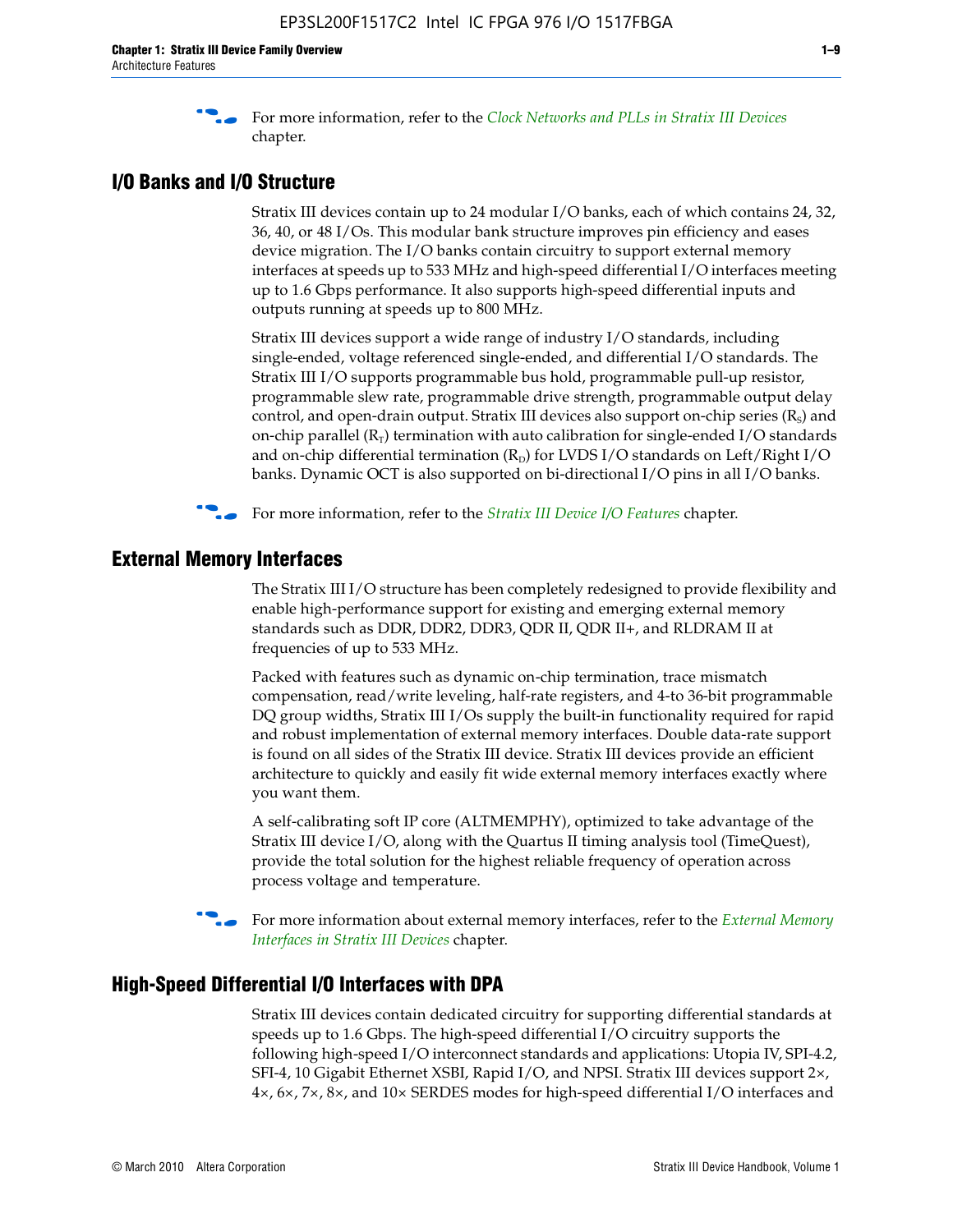4×, 6×, 7×, 8×, and 10× SERDES modes when using the dedicated DPA circuitry. DPA minimizes bit errors, simplifies PCB layout and timing management for high-speed data transfer, and eliminates channel-to-channel and channel-to-clock skew in high-speed data transmission systems. Soft CDR can also be implemented, enabling low-cost 1.6-Gbps clock embedded serial links.

Stratix III devices have the following dedicated circuitry for high-speed differential I/O support:

- Differential I/O buffer
- Transmitter serializer
- Receiver deserializer
- Data realignment
- Dynamic phase aligner (DPA)
- Soft CDR functionality
- Synchronizer (FIFO buffer)
- PLLs

**For more information, refer to the** *High Speed Differential I/O Interfaces with DPA in [Stratix III Devices](http://www.altera.com/literature/hb/stx3/stx3_siii51009.pdf)* chapter.

#### **Hot Socketing and Power-On Reset**

Stratix III devices are hot-socketing compliant. Hot socketing is also known as hot plug-in or hot swap, and power sequencing support without the use of any external devices. Robust on-chip hot-socketing and power-sequencing support ensures proper device operation independent of the power-up sequence. You can insert or remove a Stratix III board in a system during system operation without causing undesirable effects to the running system bus or the board that was inserted into the system.

The hot-socketing feature makes it easier to use Stratix III devices on PCBs that also contain a mixture of 3.3-V, 3.0-V, 2.5-V, 1.8-V, 1.5-V, and 1.2-V devices. With the Stratix III hot socketing feature, you do not need to ensure a specific power-up sequence for each device on the board.

f For more information, refer to the *[Hot Socketing and Power-On Reset in Stratix III](http://www.altera.com/literature/hb/stx3/stx3_siii51010.pdf)  [Device](http://www.altera.com/literature/hb/stx3/stx3_siii51010.pdf)s* chapter.

#### **Configuration**

Stratix III devices are configured using one of the following four configuration schemes:

- Fast passive parallel (FPP)
- Fast active serial (AS)
- Passive serial (PS)
- Joint Test Action Group (JTAG)

All configuration schemes use either an external controller (for example, a  $MAX<sup>®</sup>$  II device or microprocessor), a configuration device, or a download cable.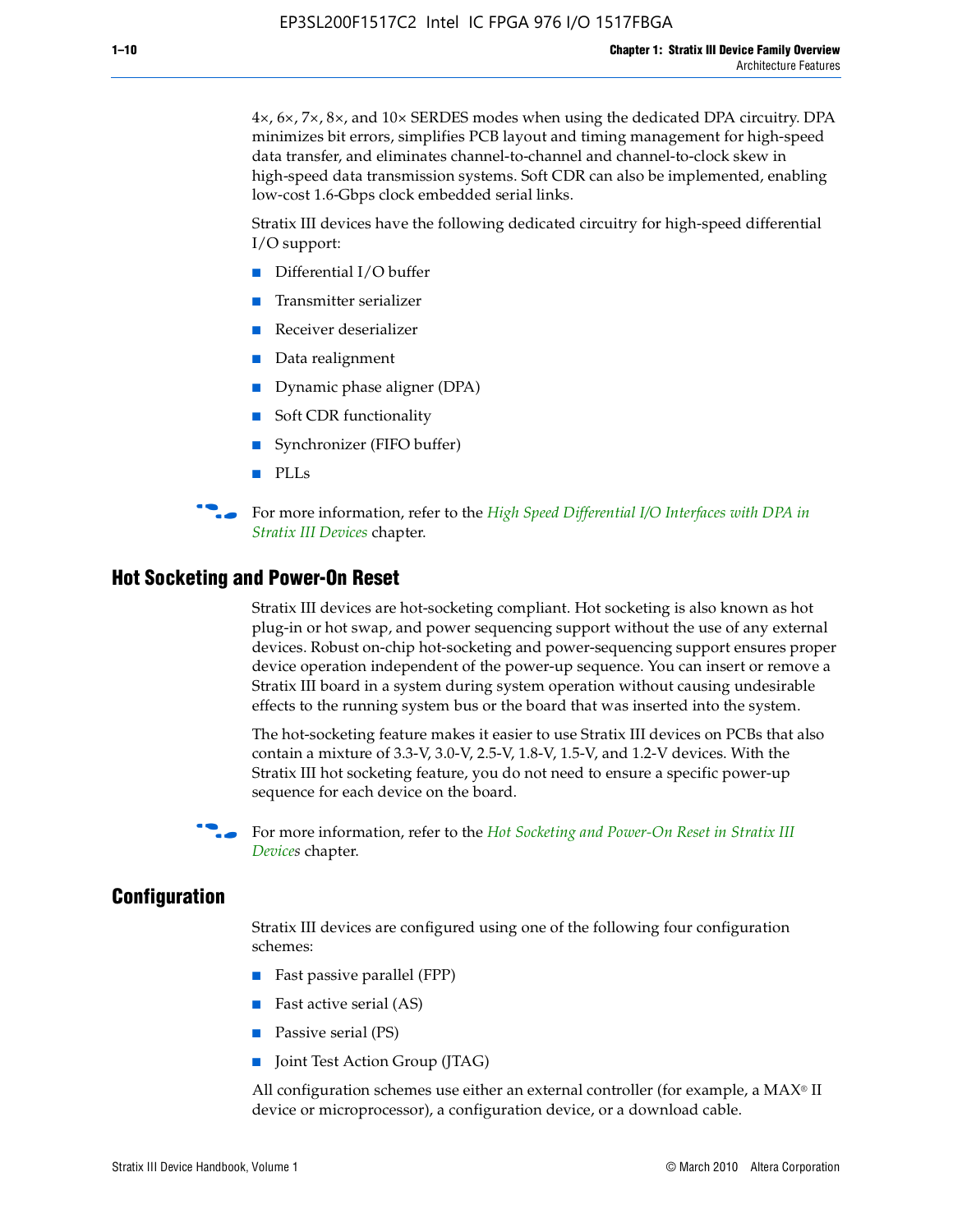Stratix III devices support configuration data decompression, which saves configuration memory space and time. This feature allows you to store compressed configuration data in configuration devices or other memory and transmit this compressed bitstream to Stratix III devices. During configuration, the Stratix III device decompresses the bitstream in real time and programs its SRAM cells.

Stratix III devices support decompression in the FPP when using a MAX II device/microprocessor plus flash, fast AS, and PS configuration schemes. The Stratix III decompression feature is not available in the FPP when using the enhanced configuration device and JTAG configuration schemes.

For more information, refer to the *[Configuring Stratix III Devices](http://www.altera.com/literature/hb/stx3/stx3_siii51011.pdf)* chapter.

## **Remote System Upgrades**

Stratix III devices feature remote system upgrade capability, allowing error-free deployment of system upgrades from a remote location securely and reliably. Soft logic (either the Nios embedded processor or user logic) implemented in a Stratix III device can download a new configuration image from a remote location, store it in configuration memory, and direct the dedicated remote system upgrade circuitry to initiate a reconfiguration cycle. The dedicated circuitry performs error detection during and after the configuration process, and can recover from an error condition by reverting back to a safe configuration image, and provides error status information. This dedicated remote system upgrade circuitry is unique to Stratix series FPGAs and helps to avoid system downtime.



**For more information, refer to the** *[Remote System Upgrades with Stratix III Devices](http://www.altera.com/literature/hb/stx3/stx3_siii51012.pdf)* chapter.

## **IEEE 1149.1 (JTAG) Boundary-Scan Testing**

Stratix III devices support the JTAG IEEE Std. 1149.1 specification. The Boundary-Scan Test (BST) architecture offers the capability to test pin connections without using physical test probes and capture functional data while a device is operating normally. Boundary-scan cells in the Stratix III device can force signals onto pins or capture data from pin or logic array signals. Forced test data is serially shifted into the boundary-scan cells. Captured data is serially shifted out and externally compared to expected results. In addition to BST, you can use the IEEE Std. 1149.1 controller for Stratix III device in-circuit reconfiguration (ICR).

For more information, refer to the *IEEE 1149.1 (JTAG) Boundary Scan Testing in [Stratix III Devices](http://www.altera.com/literature/hb/stx3/stx3_siii51013.pdf)* chapter.

## **Design Security**

Stratix III devices are high-density, high-performance FPGAs with support for 256-bit volatile and non-volatile security keys to protect designs against copying, reverse engineering, and tampering. Stratix III devices have the ability to decrypt a configuration bitstream using the Advanced Encryption Standard (AES) algorithm, an industry standard encryption algorithm that is FIPS-197 certified and requires a 256-bit security key.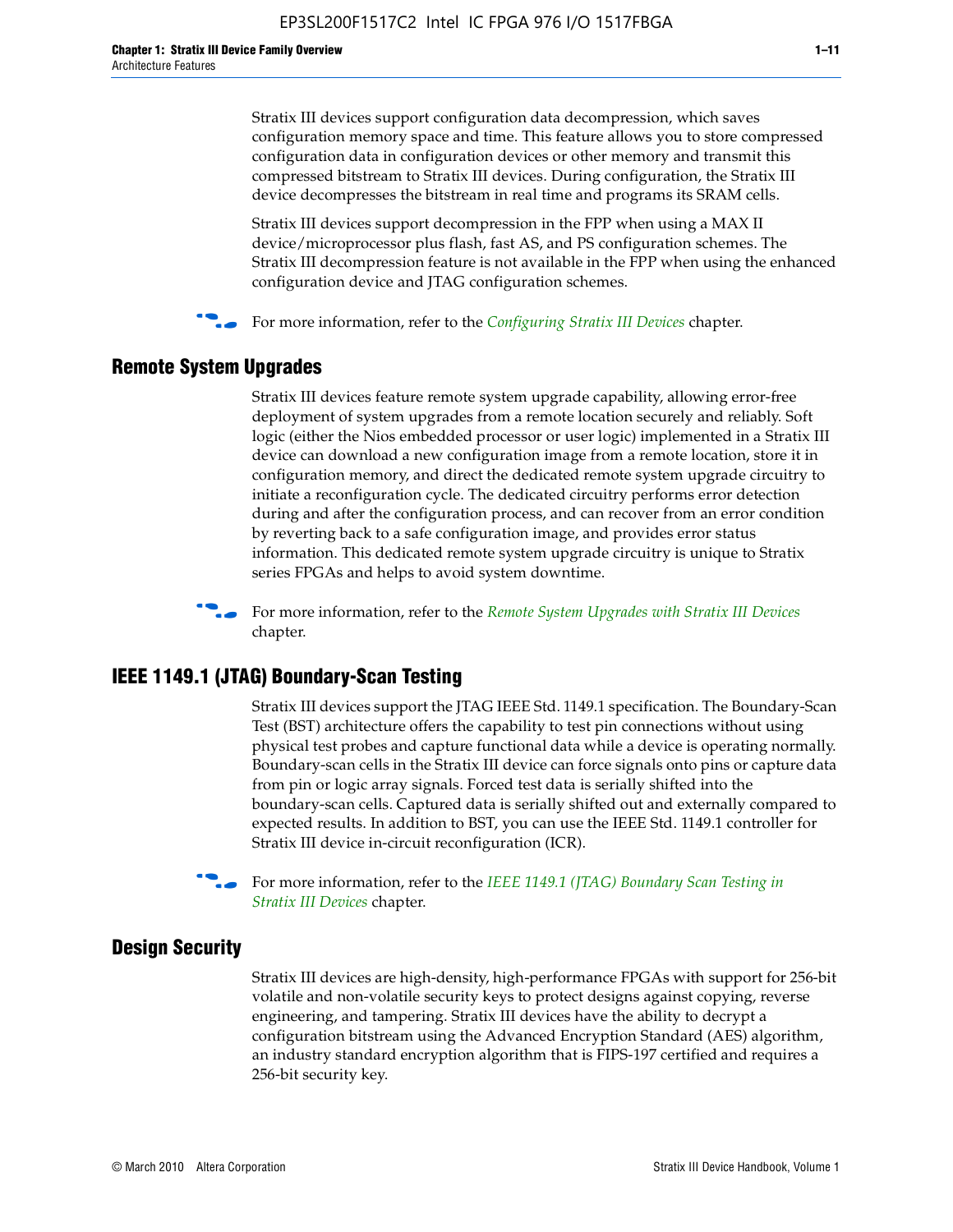The design security feature is available when configuring Stratix III FPGAs using the fast passive parallel (FPP) configuration mode with an external host (such as a MAX II device or microprocessor), or when using fast active serial (AS) or passive serial (PS) configuration schemes.

f For more information about the design security feature, refer to the *[Design Security in](http://www.altera.com/literature/hb/stx3/stx3_siii51014.pdf)  [Stratix III Devices](http://www.altera.com/literature/hb/stx3/stx3_siii51014.pdf)* chapter.

#### **SEU Mitigation**

Stratix III devices have built-in error detection circuitry to detect data corruption due to soft errors in the configuration random-access memory (CRAM) cells. This feature allows all CRAM contents to be read and verified continuously during user mode operation to match a configuration-computed CRC value. The enhanced CRC circuit and frame-based configuration architecture allows detection and location of multiple, single, and adjacent bit errors which, in conjunction with a soft circuit supplied as a reference design, allows don't-care soft errors in the CRAM to be ignored during device operation. This provides a steep decrease in the effective soft error rate, increasing system reliability.

On-chip memory block SEU mitigation is also offered using the ninth bit and a configurable megafunction in the Quartus II software for MLAB and M9K blocks while the M144K memory blocks have built-in error correction code (ECC) circuitry.

For more information about the dedicated error detection circuitry, refer to the *SEU [Mitigation in Stratix III Devices](http://www.altera.com/literature/hb/stx3/stx3_siii51015.pdf)* chapter.

#### **Programmable Power**

Stratix III delivers Programmable Power, the only FPGA with user programmable power options balancing today's power and performance requirements. Stratix III devices utilize the most advanced power-saving techniques, including a variety of process, circuit, and architecture optimizations and innovations. In addition, user controllable power reduction techniques provide an optimal balance of performance and power reduction specific for each design configured into the Stratix III FPGA. The Quartus II software (starting from version 6.1) automatically optimizes designs to meet the performance goals while simultaneously leveraging the programmable power-saving options available in the Stratix III FPGA without the need for any changes to the design flow.

For more information about Programmable Power in Stratix III devices, refer to the following documents:

- *[Programmable Power and Temperature Sensing Diode in Stratix III Devices](http://www.altera.com/literature/hb/stx3/stx3_siii51016.pdf)* chapter
- *[AN 437: Power Optimization in Stratix III FPGAs](http://www.altera.com/literature/an/AN437.pdf)*
- *[Stratix III Programmable Power White Paper](http://www.altera.com/literature/wp/wp-01006.pdf)*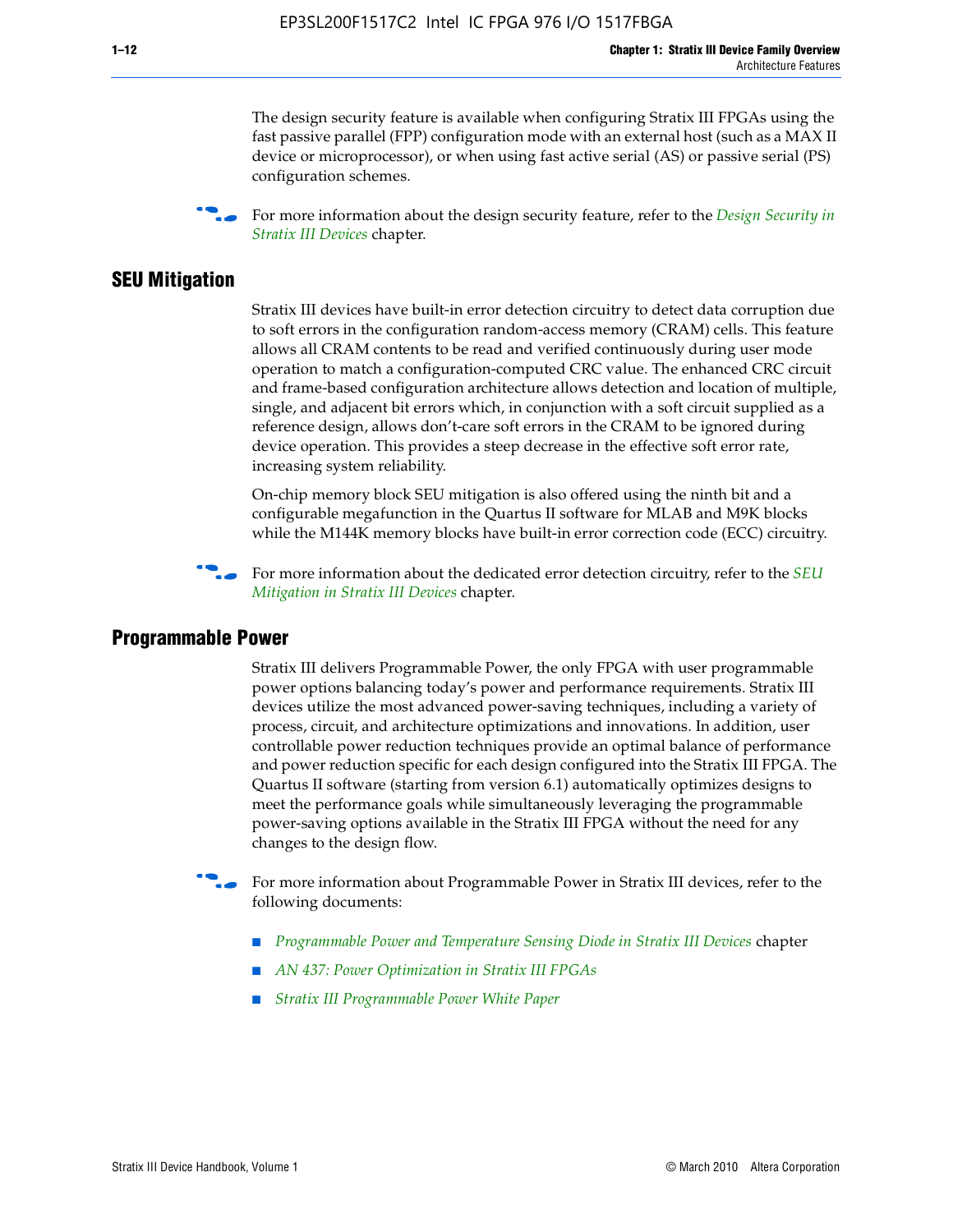# **Signal Integrity**

Stratix III devices simplify the challenge of signal integrity through a number of chip, package, and board level enhancements to enable efficient high-speed data transfer into and out of the device. These enhancements include:

- 8:1:1 user I/O/Gnd/V<sub>cc</sub> ratio to reduce the loop inductance in the package
- Dedicated power supply for each I/O bank, limit of I/Os is 24 to 48 I/Os per bank, to help limit simultaneous switching noise
- Programmable slew-rate support with up to four settings to match desired I/O standard, control noise, and overshoot
- Programmable output-current drive strength support with up to six settings to match desired I/O standard performance
- Programmable output-delay support to control rise/fall times and adjust duty cycle, compensate for skew, and reduce simultaneous switching outputs (SSO) noise
- Dynamic OCT with auto calibration support for series and parallel OCT and differential OCT support for LVDS I/O standard on the left/right banks
- For mor[e](http://www.altera.com/literature/hb/qts/quartusii_handbook.pdf) information about SI support in the Quartus II software, refer to the *[Quartus II Handbook](http://www.altera.com/literature/hb/qts/quartusii_handbook.pdf)*.

For more information about how to use the various configuration, PLL, external memory interfaces, I/O, high-speed differential I/O, power, and JTAG pins, refer to the *[Stratix III Device Family Pin Connection Guidelines](http://www.altera.com/literature/dp/stx3/PCG-01004.pdf)*.

# **Reference and Ordering Information**

The following section describes Stratix III device software support and ordering information.

## **Software Support**

Stratix III devices are supported by the Altera Quartus II design software, version 6.1 and later, which provides a comprehensive environment for system-on-a-programmable-chip (SOPC) design. The Quartus II software includes HDL and schematic design entry, compilation and logic synthesis, full simulation and advanced timing analysis, SignalTap® II logic analyzer, and device configuration.

**For more information about the [Quartus II](http://www.altera.com/literature/hb/qts/quartusii_handbook.pdf) software features, refer to the** *Quartus II* **<b>Fig. 7** *[Handbook](http://www.altera.com/literature/hb/qts/quartusii_handbook.pdf)*.

The Quartus II software supports a variety of operating systems. The specific operating system for the Quartus II software can be obtained from the Quartus II **Readme.txt** file or the *[Operating System Support](http://www.altera.com/support/software/os_support/oss-index.html)* section of the Altera website. It also supports seamless integration with industry-leading EDA tools through the NativeLink® interface.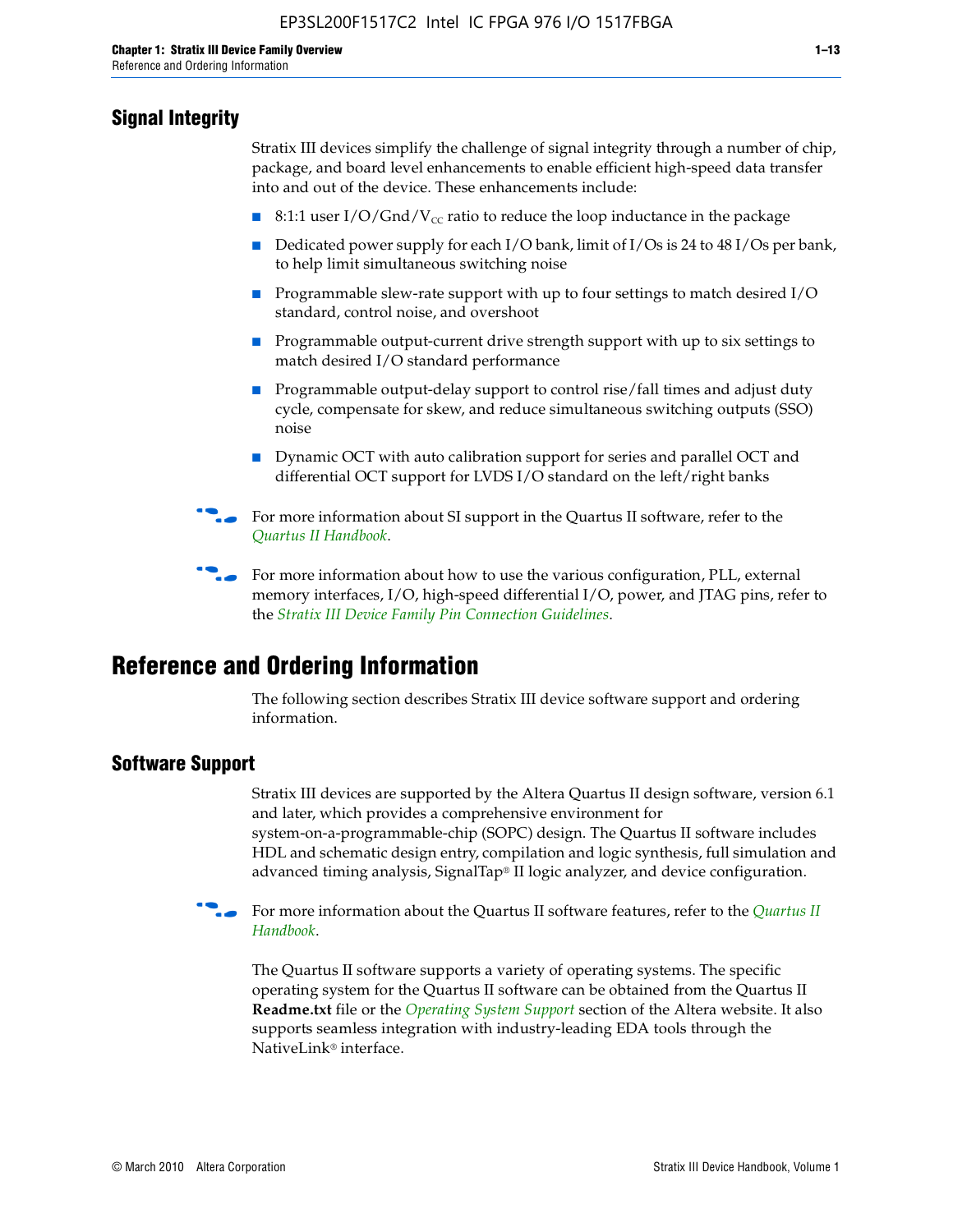# **Ordering Information**

Figure 1–1 shows the ordering codes for Stratix III devices.

For more information about a specific package, refer to the *Stratix III Device Package [Information](http://www.altera.com/literature/hb/stx3/stx3_siii51017.pdf)* chapter.





# **[C](http://www.altera.com/literature/hb/stx3/stx3_siii51012.pdf)hapter Revision History**

Table 1–6 lists the revision history for this chapter.

| <b>Table 1–6.</b> Chapter Revision History (Part 1 of 2) |  |  |  |  |  |
|----------------------------------------------------------|--|--|--|--|--|
|----------------------------------------------------------|--|--|--|--|--|

| <b>Date</b>       | <b>Version</b> | <b>Changes Made</b>                                          |
|-------------------|----------------|--------------------------------------------------------------|
|                   |                | Updated for the Quartus II software version 9.1 SP2 release: |
| <b>March 2010</b> | 1.8            | <b>u</b> Updated Table $1-2$ .                               |
|                   |                | ■ Updated "I/O Banks and I/O Structure" section.             |
| May 2009          | 1.7            | Updated "Software" and "Signal Integrity" sections.          |
|                   |                | Updated "Features" section.                                  |
| February 2009     | 1.6            | <b>u</b> Updated Table $1-1$ .                               |
|                   |                | Removed "Referenced Documents" section.                      |
|                   |                | ■ Updated "Features" section.                                |
| October 2008      | 1.5            | ■ Updated Table 1–1 and Table 1–5.                           |
|                   |                | Updated New Document Format.                                 |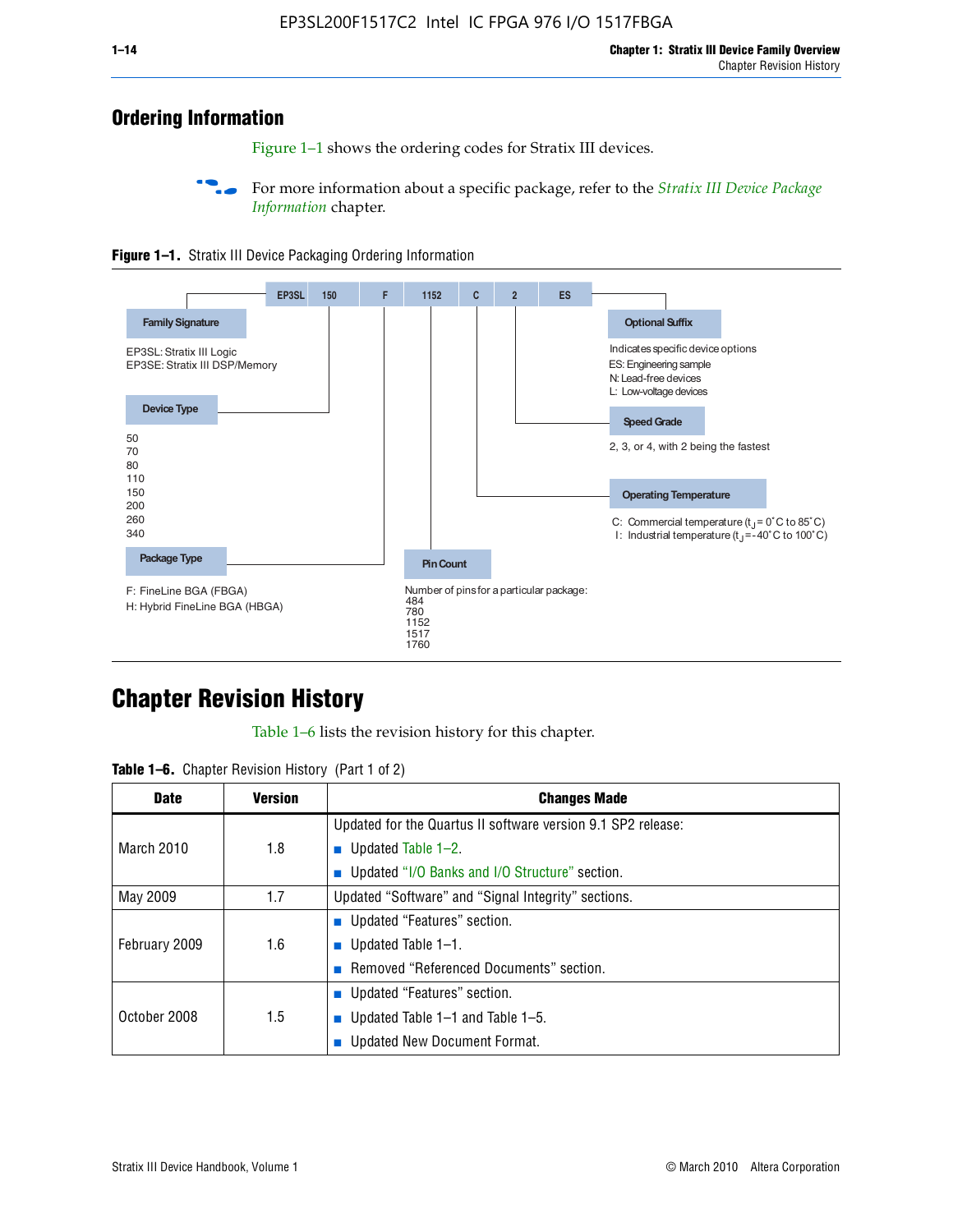| <b>Date</b>   | <b>Version</b> | <b>Changes Made</b>                                                                             |
|---------------|----------------|-------------------------------------------------------------------------------------------------|
|               |                | <b>Updated "Introduction".</b>                                                                  |
|               |                | $\blacksquare$ Updated Table 1-1.                                                               |
|               | 1.4            | <b>Updated Table 1–2.</b>                                                                       |
| May 2008      |                | Added Table 1-5.                                                                                |
|               |                | ■ Updated "Reference and Ordering Information".                                                 |
|               |                | Updated package type information in Figure 1-1.                                                 |
| November 2007 | 1.3            | $\blacksquare$ Updated Table 1-1.                                                               |
|               |                | ■ Updated Table $1-2$ .                                                                         |
|               |                | $\blacksquare$ Minor typo fixes.                                                                |
| October 2007  | 1.2            | Added Table 1-4.<br><b>COL</b>                                                                  |
|               |                | Added section "Referenced Documents".                                                           |
|               |                | Added live links for references.                                                                |
| May 2007      | 1.1            | Minor formatting changes, fixed PLL numbers and ALM, LE and MLAB bit counts in<br>Table $1-1$ . |
| November 2006 | 1.0            | Initial Release.                                                                                |